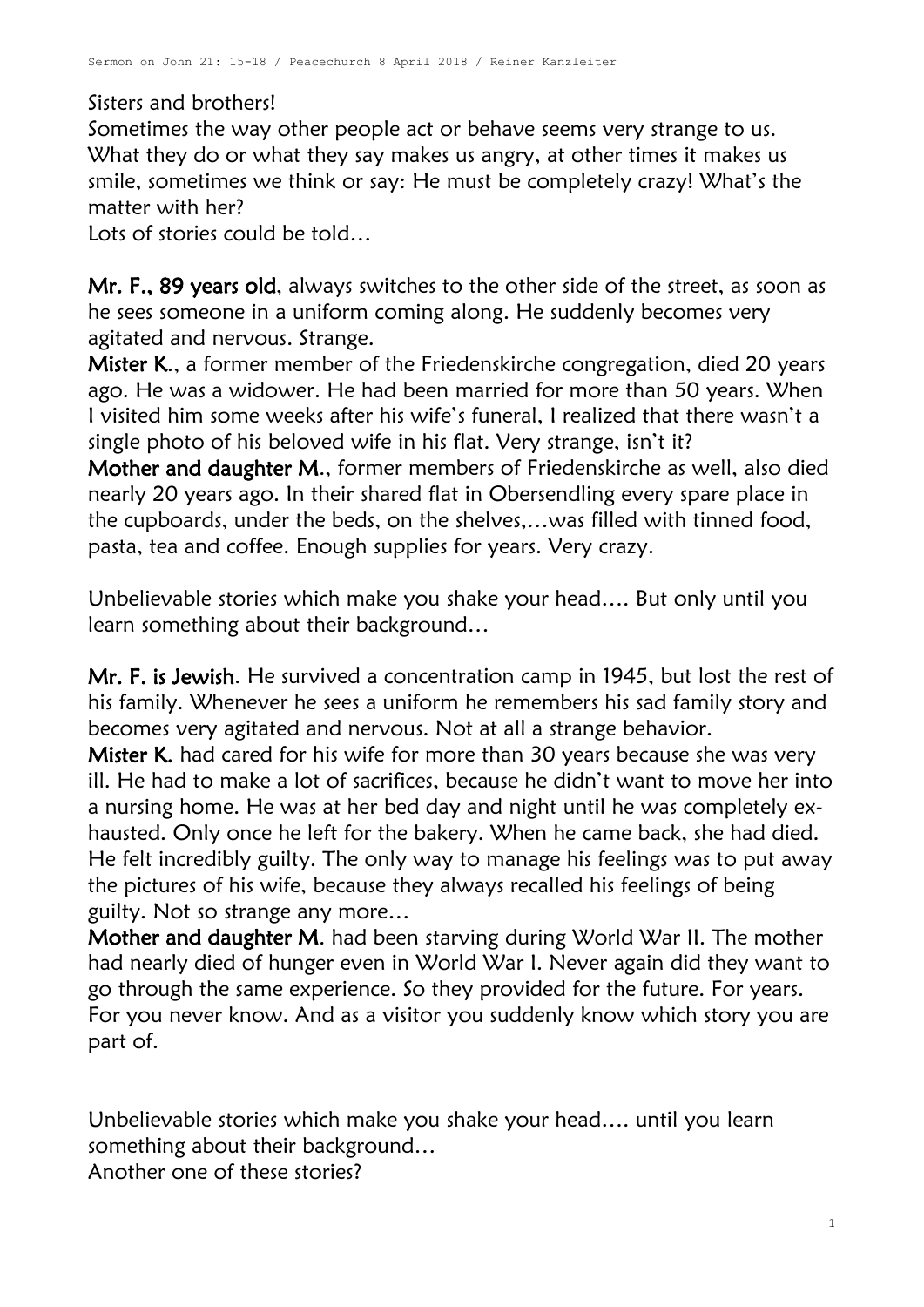When they had finished breakfast, Jesus said to Simon Peter, 'Simon son of John, do you love me more than these?' He said to him, 'Yes, Lord; you know that I love you.' Jesus said to him, 'Feed my lambs.' A second time he said to him, 'Simon son of John, do you love me?' He said to him, 'Yes, Lord; you know that I love you.' Jesus said to him, 'Tend my sheep.' He said to him the third time, 'Simon son of John, do you love me?' Peter felt hurt because he said to him the third time, 'Do you love me?' And he said to him, 'Lord, you know everything; you know that I love you.' Jesus said to him, 'Feed my sheep. Very truly, I tell you, when you were younger, you used to fasten your own belt and to go wherever you wished. But when you grow old, you will stretch out your hands, and someone else will fasten a belt around you and take you where you do not wish to go.' After this he said to him, 'Follow me.' (John 21: 15-18)

To be honest: Wouldn't it get on your nerves, if your husband or your wife started asking three times in a row: Do you really love me? Finally, when you are asked for the third time, you'd answer: Can't you stop it? Is there something wrong with you? Has the record got stuck? What's going on?

Unbelievable stories which make you shake your head…. until you learn something about their background…

This biblical story as well can only be understood when you learn about the different background stories, hidden between the lines.

When they had finished breakfast – at a charcoal fire, as the text told us... [It](http://www.dict.cc/englisch-deutsch/It.html) [sent](http://www.dict.cc/englisch-deutsch/sends.html) hot and [cold](http://www.dict.cc/englisch-deutsch/cold.html) [shivers](http://www.dict.cc/englisch-deutsch/shivers.html) [up](http://www.dict.cc/englisch-deutsch/up.html) [and](http://www.dict.cc/englisch-deutsch/and.html) [down](http://www.dict.cc/englisch-deutsch/down.html) [the](http://www.dict.cc/englisch-deutsch/my.html) [spine](http://www.dict.cc/englisch-deutsch/spine..html) of Simon Peter, when he saw the charcoal fire. He immediately remembered: Shortly before that day there was another charcoal fire. Closely linked to the fire was how he had betrayed the Lord three times: Jesus?

No idea, who that is! Of course I don't belong to him.

A background story – suddenly far too vivid!

Then the calling of his name: **Simon**, son of John!

Exactly the same name as three years ago, when Jesus had called him to become his disciple. Cephas, the rock! Totally enthusiastic he had left everything behind. Remembering the "rock" he suddenly felt very bad. He was anything but a "rock"!

Next this question, three times: Do you love me?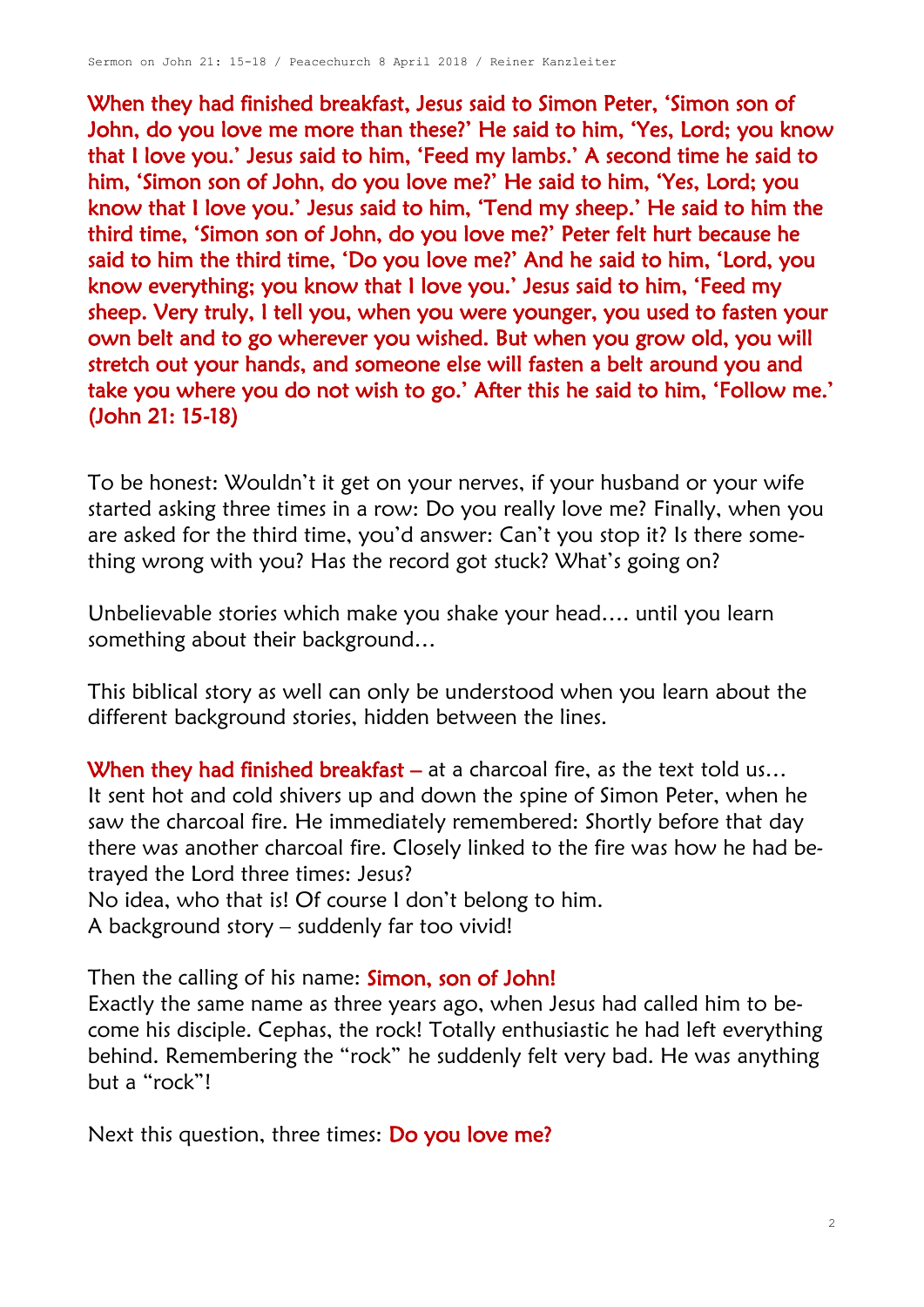Three times he had betrayed Jesus, and three times he is now asked for his love. No chance to avoid all the memories. Every single question lets the cock crow again.

# Do you love me more than these?

What we may find doubly strange has its own background story as well. "Though all become deserters because of you, I will never desert you", these words of Peter were full of self-confidence. "I am better!"

And now: Do you really love me more than these?

Background stories – suddenly far too vivid!

What comes out into the open through these background stories? What comes out into the open through these questions about love? What are we really talking about when we talk about love?

Being loved and to love always means: I am precious. You are precious, just the way you are! I don't have to be, you don't have to be Superman or Superwoman. Just be who you are. You don't have to prove anything! I appreciate you, the way you are!

Is it easy for us to accept and to believe that?

To accept and to believe that we are loved by God the way we are? That the main point in loving is, that we are allowed to be human beings? Human beings, just as we are, without any need to prove anything, without any need to be Superman – just being loved!

## Jesus asks Peter: Is there such love in you?

And there are still more background stories hidden in this question.

They show how much Peter, as we do today, tries to remain in control instead of being open to the adventure of faith and love.

How much pressure do we feel upon us, that we always have to be the winner; that we have to be part of the competition of the fastest and the best and the most beautiful, the most successful and most prosperous.

Do we still realize how much our character and our personhood are infected and changed by this weight of expectation: to be in control of our lives, to participate in everything, to not just let life happen.

Do we still realize which price we pay for being a winner, which price our families are paying, our kids, what that means for our health, for our inner peace…

#### Aren't we like Peter?

He always wanted to be the best, the first of all, the one who wanted to walk on the water, the one who wanted to build huts on the mountain top, the one who wanted to sit next to Jesus, the one who couldn't accept a suffering Jesus, which of course would mean a loser-Jesus. Peter, the one who calculat-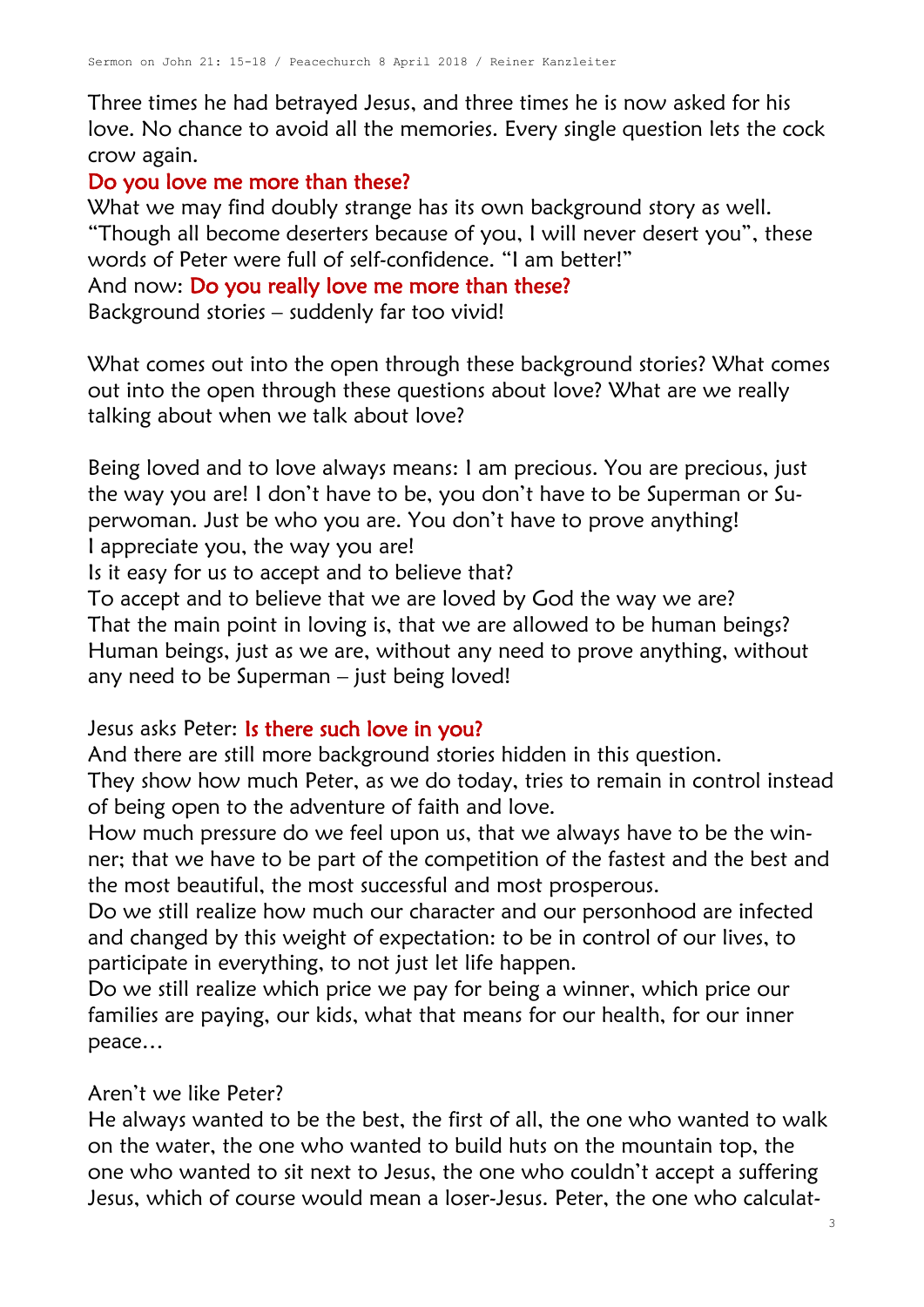ed how often one had to forgive before it is enough, the one who promised the world, who wanted to be an extraordinary faithful believer. Peter, who always wanted to be the winner!

To be always a winner, to be in complete control of life, to manage the world, to be my own savior…in the end Peter has gained nothing. And we are so often like him.

Walking on the water – he sinks.

He has to be corrected by Jesus all the time.

There are no huts to be built on the mountaintop.

There are no first places to be assigned, just last ones.

Forgiving can't be limited, life has to stay open.

In the very end Peter is totally exhausted by always wanting to be the winner. In the most important hour in the garden he falls asleep, he isn't able to stay awake and pray with Jesus.

All of his love for Jesus, which he had promised, has got lost under this pressure: I have to be the winner!

He had lost everything: his faith, his courage, his confession, himself. He had become a refugee. This pressure "I have to be a winner!", "I have to be in control", "I cannot let go!" – This pressure produces nothing but defeats. Nothing but victims. This pressure destroys life, my own and those of others, too.

## Could you stop that?, Jesus asks. Are you able to love? Do you love me?

This threefold-question of Jesus leads Peter back into the fellowship.

His answers sound very miserable, sheepish and sad.

Yes, of course! Surely you know that I love you.

And with every answer all the effects are felt, the effects of his obsession to be the winner, the best, the first…and the effects of his defeats…on the water, at the charcoal fire, in the garden...

How much do we need it, to be brought back by the grace of Christ into his fellowship!

How much do we depend on the grace that Christ's measure is not, what we had promised and what we wanted to do, but how much we need him! How much do we need what we call "grace": We don't have to be in control of our life all the time. We don't have to produce the worth of our life. We don't have to be the masters of our life. We don't have to guarantee for ourselves. We don't have to justify ourselves.

We don't even have to know how to pray.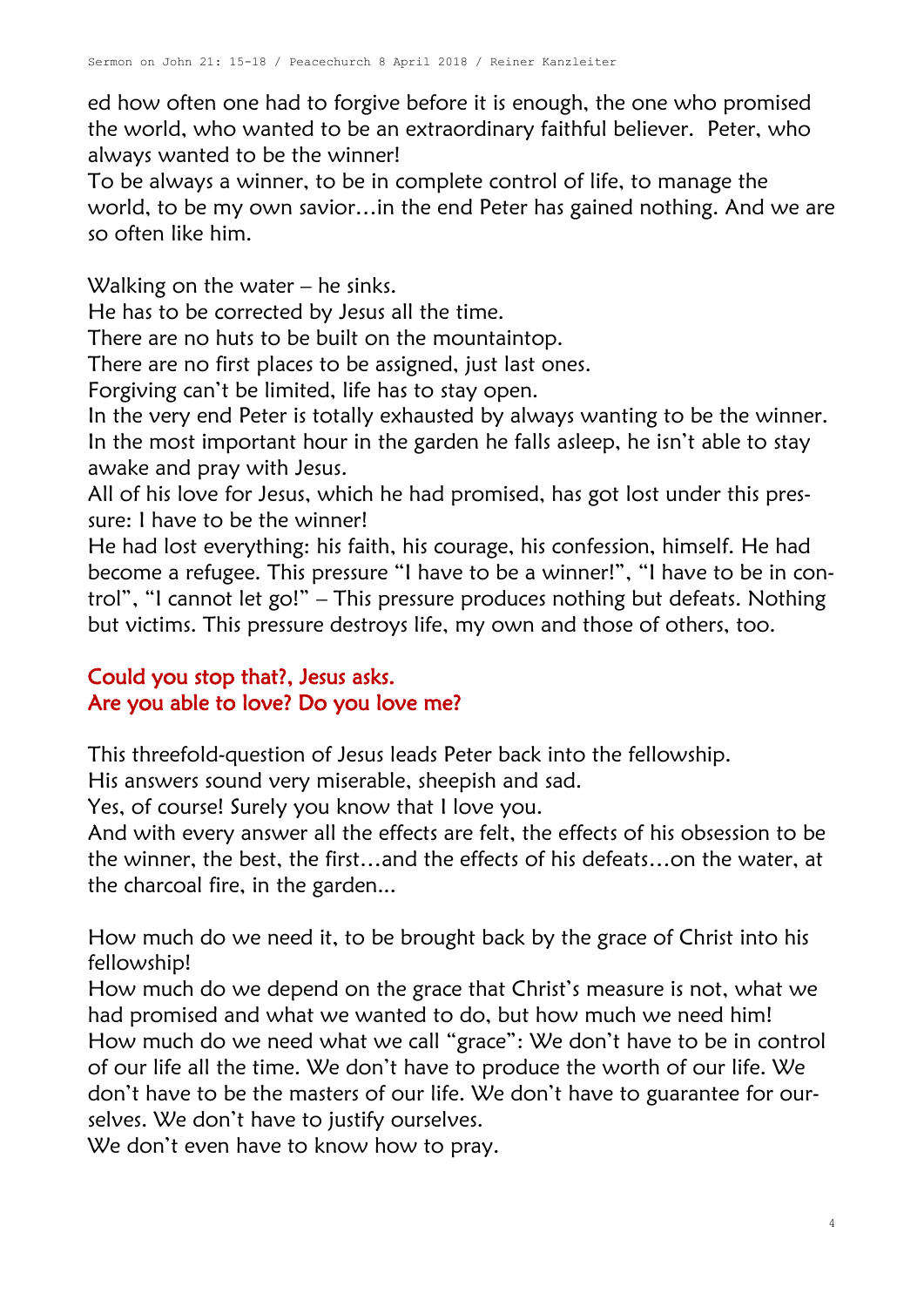We cannot produce, we cannot organize and buy, we cannot enforce whereof we deeply live: love and friendship, forgiveness, redemption and salvation! God's grace releases us from the pressure to produce and to guarantee our own lives, his grace releases us from the pressure always to be a winner.

The grace of God lets me know, that I am precious beyond my usability, beyond my efficiency and beyond my fitness.

I am allowed just to be! I don't have to justify myself. I can hand over my life, I can entrust myself to the greater love of God.

God's grace upon Peter's life, God's grace upon our lives says:

You don't have to be always a winner.

You don't have to be able to walk on the water.

You don't have to avoid suffering all the time. You can accept it from time to time.

You don't have to be in control of life, you don't have to fight to be first.

You don't have to calculate forgiveness and love.

You don't have to be God!

You are allowed to be a human being. You are allowed to live within limits, you don't have to be an all in all person.

What a relief it could be – to live in this grace of Jesus Christ.

The German theologian Fulbert Steffensky once wrote:

"There is a strange new suffering, which is born out of an excessive expectation of life.

My profession has to satisfy my life. My marriage has to be happy without any dark clouds. My partner has to be the best lover ever, and the best cook of course as well.

The education of our children has to be successful. Such expectations for a totally happy life are a recipe for disaster. Life isn't like that. Most of the marriages could be described as halfway failed, but that's because we are human. Most of the efforts to be a good father or a good teacher could be described as halfway failed – but that is because we are human! Life is limited. The one who can accept life only as long as it is a whole and successful life, will panic as soon as he notices the wounds and the pain!"

How much suffering, because we want to be winners.

How much suffering because we can't accept the limits of our lives.

Let it be! Jesus says to Peter.

You shall not win, you shall love!

And then the loser, the one who always wants to be a winner, the failure, the one with the small faith, the one who is in doubt all the time…and then all of